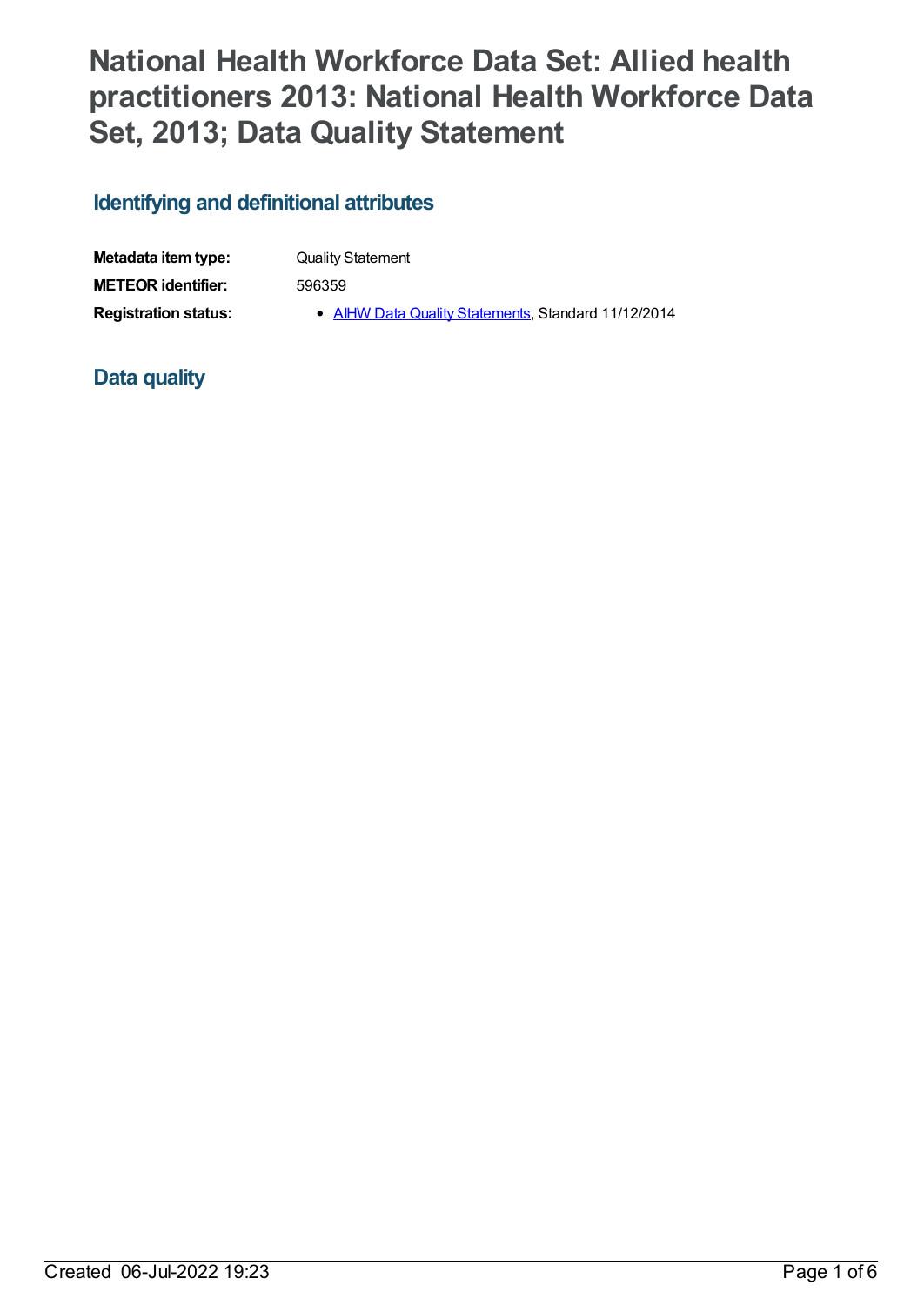The Australian Institute of Health and Welfare (AIHW) National Health Workforce Data Set (NHWDS) 2013 contains information on the demographics, employment characteristics, primary work location and work activity of all health practitioners in Australia who renewed their registration with their respective health profession board via the National Registration and Accreditation Scheme (NRAS) introduced on 1 July 2010. This is the third year of data from the NRAS. The data set comprises registration information provided by the Australian Health Practitioner Regulation Agency (AHPRA) and workforce details obtained by surveys.

This data quality statement should be read in conjunction with the footnotes and commentary accompanying tables and graphs throughout the publication.

The AIHW NHWDS 2013 is a combination of data collected through the practitioner registration renewal process.

### Registration data

Psychologists, pharmacists, physiotherapists, dentists, dental hygienists, dental prosthetists, dental therapists, oral health therapists, occupational therapists, medical radiation practitioners, chiropractors, optometrists, Chinese medicine practitioners, podiatrists, osteopaths and Aboriginal and Torres Strait Islander health practitioners must be registered with the AHPRA to practise in Australia. This applies to both those who trained in Australia and overseas.

Those practitioners who are not required by their employer to use the title Aboriginal and Torres Strait Islander health practitioner, Aboriginal health practitioner or Torres Strait Islander health practitioner, are not required to be registered, and will still be able to continue to work, using their existing titles (for example, Aboriginal Health Worker, Drug and Alcohol Worker, Mental Health Worker, and so on). See

[<http://www.atsihealthpracticeboard.gov.au/Codes-Guidelines/FAQ/Registration-and](http://www.atsihealthpracticeboard.gov.au/Codes-Guidelines/FAQ/Registration-and-how-to-apply.aspx)how-to-apply.aspx>

Practitioners can renew their registration through the NRAS, either online via the AHPRA website or using a paper form provided by the AHPRA. For initial registration, practitioners must use a paper form and provide supplementary supporting documentation. Limited and provisional registrations also complete paper forms. Whether for initial registration or renewal, this information is referred to as 'registration data'. Data collected include demographic information such as age, sex, country of birth, details of health qualification(s) and registration status. This is the compulsory component of the registration process.

The majority of health professionals are due to renew their registration on 30 November each year. Provisional and limited registrants renew on the anniversary of their last registration/renewal.

Registration details on AIHW NHWDS 2013 were collected either from the compulsory registration renewal form, new registrations or registration details migrated from the respective state and territory health boards before their dissolution. Copies of registration forms for new registrants are available on the relevant board websites which can be accessed from the AHPRA website ([<http://www.ahpra.gov.au/](http://www.ahpra.gov.au/)>). Survey data

When practitioners renew their registration online they are asked to complete an online survey customised for each profession. Copies of the survey forms are available at [<http://www.aihw.gov.au/workforce](http://www.aihw.gov.au/workforce)>.

#### Database creation

AHPRA stores both online registration data and survey information in separate databases. They send the two data sets (in de-identified form) to the AIHW, where they are merged into a national data set.

When practitioners renew their registration using a paper form they are also asked to complete a paper version of the relevant survey. The paper registration and survey forms are sent to AHPRA. AIHW processes the data and the final data set is known as the National Health Workforce Data Set (NHWDS).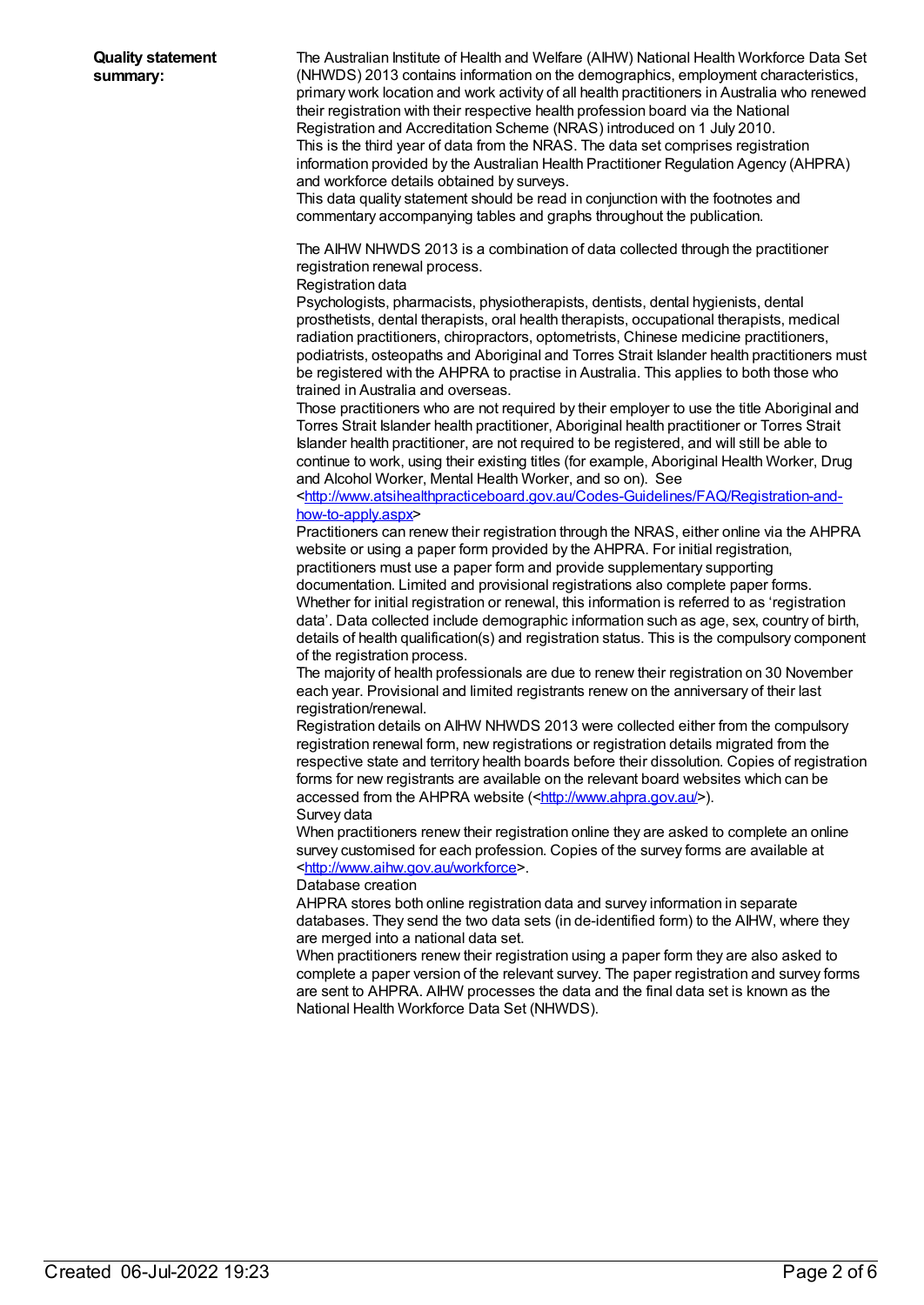| Institutional environment: | The AIHW is a major national agency set up by the Australian Government under the<br>Australian Institute of Health and Welfare Act 1987 to provide reliable, regular and<br>relevant information and statistics on Australia's health and welfare. It is an independent<br>statutory authority established in 1987, governed by a management board, and<br>accountable to the Australian Parliament through the Health and Ageing portfolio.<br>The AIHW aims to improve the health and wellbeing of Australians through better health<br>and welfare information and statistics. It collects and reports information on a wide range<br>of topics and issues, ranging from health and welfare expenditure, hospitals, disease and<br>injury, and mental health, to ageing, homelessness, disability and child protection.<br>The Institute also plays a role in developing and maintaining national metadata standards.<br>This work contributes to improving the quality and consistency of national health and<br>welfare statistics. The Institute works closely with governments and non-government<br>organisations to achieve greater adherence to these standards in administrative data<br>collections to promote national consistency and comparability of data and reporting.<br>One of the main functions of the AIHW is to work with the states and territories to improve<br>the quality of administrative data and, where possible, to compile national data sets<br>based on data from each jurisdiction, to analyse these data sets and disseminate<br>information and statistics.<br>The Australian Institute of Health and Welfare Act 1987, in conjunction with compliance to<br>the Privacy Act 1988 (Cwlth), ensures that the data collections managed by the AIHW are<br>kept securely and under the strictest conditions with respect to privacy and confidentiality.<br>For further information, see the AIHW website at <http: www.aihw.gov.au="">.<br/>AHPRA is the organisation responsible for the implementation of the NRAS across<br/>Australia. AHPRA works with the National Health Practitioner Boards to regulate health<br/>practitioners in the public interest and to ensure a competent and flexible health workforce<br/>that meets the current and future needs of the Australian community.<br/>The AIHW receives registration information on health practitioners via the mandatory<br/>national registration process administered by the AHPRA and voluntary survey data<br/>collected at the time of registration renewal. The registration and survey data are<br/>combined, and processed to form the AIHW NHWDS 2013. The AIHW is the data<br/>custodian of the AIHW NHWDS 2013.</http:> |
|----------------------------|--------------------------------------------------------------------------------------------------------------------------------------------------------------------------------------------------------------------------------------------------------------------------------------------------------------------------------------------------------------------------------------------------------------------------------------------------------------------------------------------------------------------------------------------------------------------------------------------------------------------------------------------------------------------------------------------------------------------------------------------------------------------------------------------------------------------------------------------------------------------------------------------------------------------------------------------------------------------------------------------------------------------------------------------------------------------------------------------------------------------------------------------------------------------------------------------------------------------------------------------------------------------------------------------------------------------------------------------------------------------------------------------------------------------------------------------------------------------------------------------------------------------------------------------------------------------------------------------------------------------------------------------------------------------------------------------------------------------------------------------------------------------------------------------------------------------------------------------------------------------------------------------------------------------------------------------------------------------------------------------------------------------------------------------------------------------------------------------------------------------------------------------------------------------------------------------------------------------------------------------------------------------------------------------------------------------------------------------------------------------------------------------------------------------------------------------------------------------------------------------------------------------------------------------------------------------------------------------------------------------------------------------------------------------------------------------------------------------------------------------|
| <b>Timeliness:</b>         | The AIHW NHWDS, is produced annually from the national registration renewal process,<br>and conducted between 1 October and 30 November (the renewal date) each year. While<br>the reference time is notionally the renewal date, legislation allows for a 1 month period of<br>grace. Thus, the final registration closure date is 1 month after the renewal date. The<br>AHPRA allow a further 2 weeks to allow for mail and data entry delays before the<br>registrations are considered expired. Consequently the extraction of data occurs (the<br>extraction date) a month and a half after the renewal date.<br>The survey data are also collected between 1 October and 30 November, as the surveys<br>are administered as part of the registration renewal process.<br>The exceptions to this timetable are in relation to limited and provisional registrations,<br>where registration is renewed on the anniversary of commencement. Limited and<br>provisional registration renewals are given paper forms only. These responses are<br>included with the regular survey responses.<br>AIHW received the electronic and registration data in January, while complete data (i.e.<br>including the paper forms) were received at the end of June 2014.                                                                                                                                                                                                                                                                                                                                                                                                                                                                                                                                                                                                                                                                                                                                                                                                                                                                                                                                                                                                                                                                                                                                                                                                                                                                                                                                                                                                                                                                           |
| <b>Accessibility:</b>      | Results from the AIHW NHWDS 2013 are released on the AIHW website in a series of<br>workforce web pages. Workforce survey questionnaires and detailed tables are available<br>on the AIHW website at http://www.aihw.gov.au/workforce.<br>Users can request data not available online or in reports via the Communications, Media<br>and Marketing Unit on (02) 6244 1032 or via email to info@aihw.gov.au. Requests that<br>take longer than half an hour to compile are charged for on a cost-recovery basis.<br>Access to the master unit record files may be requested through the AIHW Ethics<br>Committee.                                                                                                                                                                                                                                                                                                                                                                                                                                                                                                                                                                                                                                                                                                                                                                                                                                                                                                                                                                                                                                                                                                                                                                                                                                                                                                                                                                                                                                                                                                                                                                                                                                                                                                                                                                                                                                                                                                                                                                                                                                                                                                                           |
| Interpretability:          | Descriptions of data items in the AIHW NHWDS 2013 are available on request from the<br>Expenditure and Workforce Unit at the AIHW.                                                                                                                                                                                                                                                                                                                                                                                                                                                                                                                                                                                                                                                                                                                                                                                                                                                                                                                                                                                                                                                                                                                                                                                                                                                                                                                                                                                                                                                                                                                                                                                                                                                                                                                                                                                                                                                                                                                                                                                                                                                                                                                                                                                                                                                                                                                                                                                                                                                                                                                                                                                                         |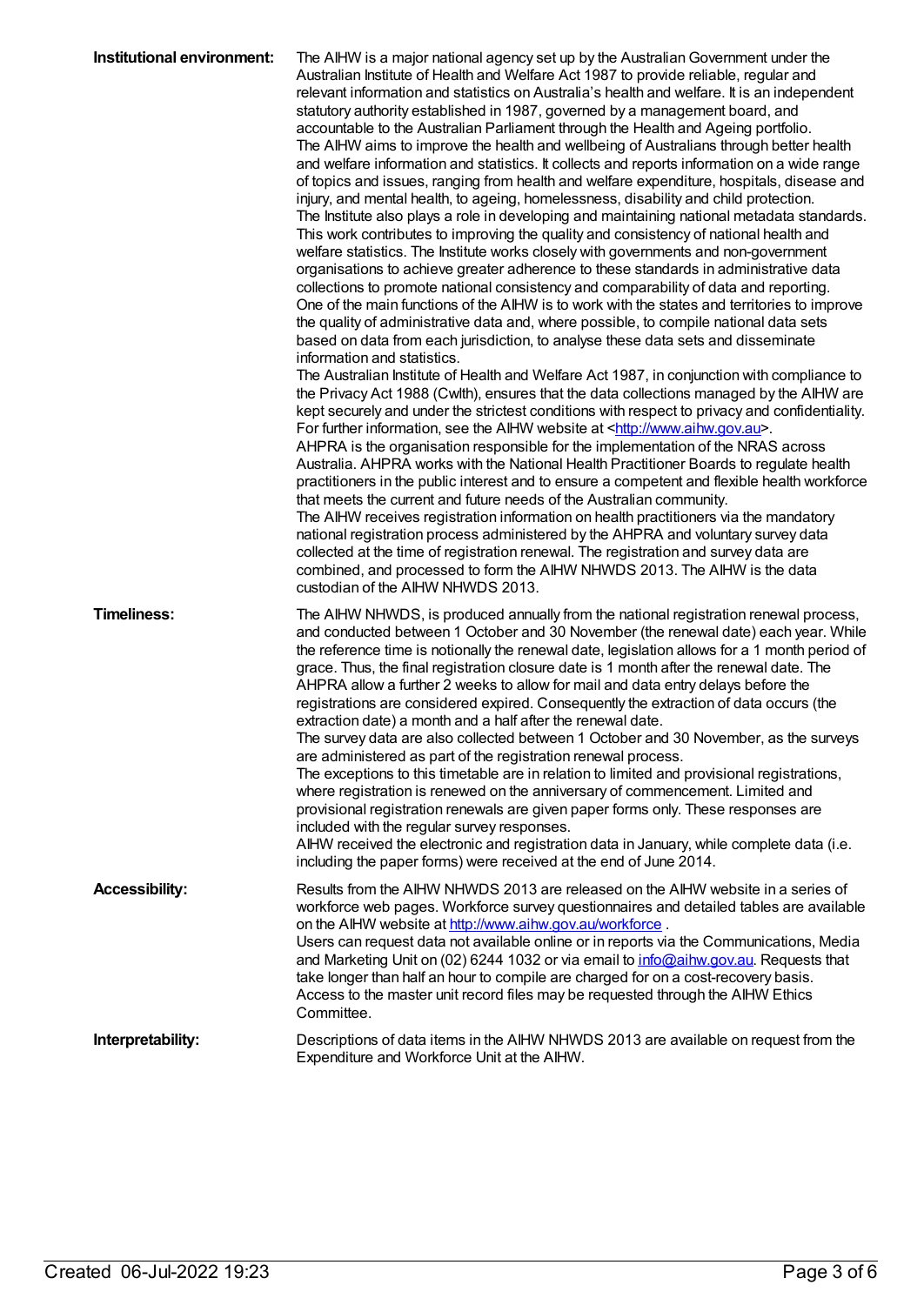**Relevance:** The primary purpose of the AIHW NHWDS 2013 is to provide information on the number and demographic and employment characteristics of the each of the following health practitioners:

- Psychologists
- Pharmacists
- Physiotherapists
- Dentists
- Dental hygienists
- Dental prosthetists
- Dental therapists
- Oral health therapists
- Occupational therapists
- Medical radiation practitioners
- Chiropractors
- Optometrists
- Chinese medicine practitioners
- Podiatrists
- Osteopaths
- Aboriginal and Torres Strait Islander health practitioners.

The AIHW NHWDS 2013 describes the size and characteristics of the health workforce in Australia. It is of interest to health agencies involved in workforce planning, as well as health policy planning and implementation in general.

The location and distribution of the workforce, plus demographic details such as age and sex of practitioners, are relevant to workforce planning within states, territories and nationally. Information on qualifications is of use to the relevant professional associations and for educational planning.

**Accuracy:** The response rates for each of the profession surveys are listed in Table 1. Table 1: Survey response rates, states and territories, 2013

|                                       | <b>NSW</b> | <b>Vic</b> | Qld  | <b>WA</b> | <b>SA</b> | <b>Tas</b> | <b>ACT</b> | <b>NT</b> | Australia <sup>(a)</sup> |
|---------------------------------------|------------|------------|------|-----------|-----------|------------|------------|-----------|--------------------------|
| Psychologists                         | 85.8       | 82.8       | 83.4 | 81.9      | 85.2      | 86.0       | 84.2       | 86.9      | 84.2                     |
| Pharmacists                           | 86.1       | 87.6       | 85.8 | 87.9      | 85.1      | 83.8       | 88.8       | 85.8      | 86.6                     |
| Physiotherapists                      | 92.7       | 91.8       | 91.2 | 90.6      | 89.5      | 95.5       | 95.9       | 93.2      | 91.8                     |
| Dentists                              | 91.4       | 90.1       | 89.2 | 89.2      | 88.8      | 89.9       | 94.1       | 92.4      | 90.0                     |
| Dental<br>hygienists                  | 93.0       | 94.0       | 95.5 | 95.8      | 94.2      | 100.0      | 94.3       | 85.7      | 94.4                     |
| Dental<br>prosthetists                | 93.3       | 86.6       | 91.0 | 94.3      | 94.3      | 100.0      | 93.3       | 100.0     | 91.3                     |
| Dental<br>therapists                  | 97.8       | 95.9       | 98.0 | 95.9      | 97.9      | 98.0       | 100.0      | 100.0     | 97.1                     |
| Oral health<br>therapists             | 79.8       | 81.1       | 91.9 | 38.6      | 73.6      | 70.0       | 88.2       | 100.0     | 81.4                     |
| Occupational<br>therapists            | 88.7       | 87.2       | 87.8 | 87.3      | 86.5      | 90.0       | 93.7       | 92.1      | 87.8                     |
| Medical<br>radiation<br>practitioners | 84.7       | 89.7       | 86.7 | 86.8      | 86.0      | 92.4       | 89.6       | 82.2      | 86.8                     |
| Chiropractors                         | 93.0       | 91.3       | 93.9 | 90.6      | 95.6      | 92.2       | 97.0       | 100.0     | 92.6                     |
| Optometrists                          | 94.4       | 93.8       | 93.2 | 94.0      | 93.7      | 95.5       | 94.9       | 97.0      | 94.0                     |
| Chinese<br>medicine<br>practitioners  | 88.4       | 91.5       | 88.4 | 86.7      | 88.8      | 91.2       | 91.9       | 81.8      | 89.1                     |
| Podiatrists                           | 92.6       | 90.8       | 91.6 | 89.9      | 93.4      | 93.0       | 96.2       | 87.5      | 91.6                     |
| Osteopaths                            | 92.3       | 88.9       | 88.4 | 94.3      | 100.0     | 89.5       | 81.8       | 100.0     | 90.3                     |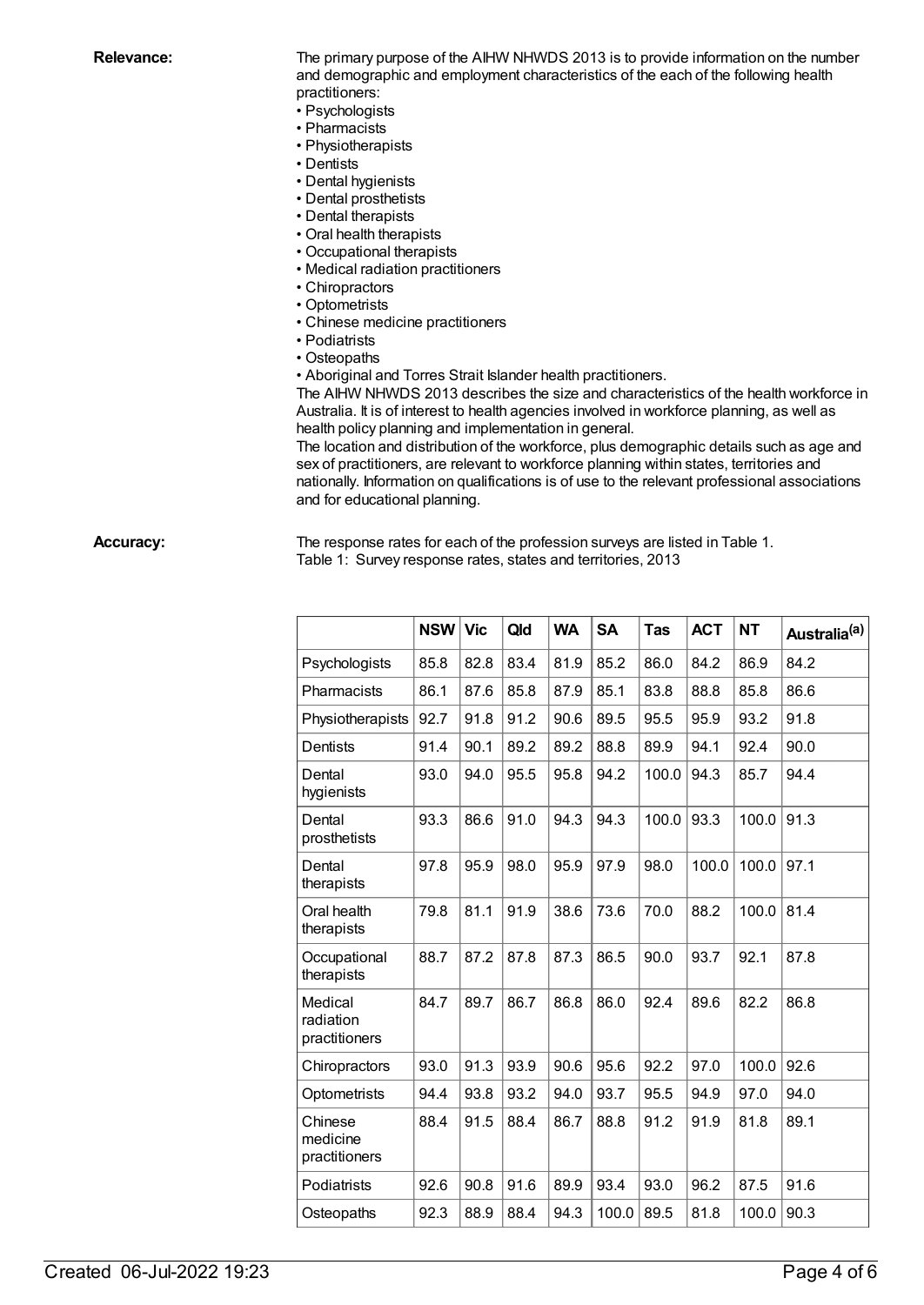(a) Includes health workers who did not state or adequately describe their state or territory, and those who were overseas. Source: AIHWNHMDS 2013.

Data are reported on the basis of the most current address at the time the survey was undertaken, unless stated otherwise. The data include employed health practitioners who did not state or adequately describe their location, as well as employed health practitioners who were overseas. The national estimates include these groups. Estimation procedures

The AIHW uses registration data together with survey data to derive estimates of the total health practitioner workforce. Not all practitioners who receive a survey respond, because it is not mandatory to do so. In deriving the estimates, two sources of non-response to the survey are accounted for:

• item non-response—occurs as some respondents return partially completed surveys. Some survey records were so incomplete that it was decided to omit them from the reported survey data.

• survey non-response—occurs because not all registered medical practitioners who receive a questionnaire respond.

Imputation methods are used account for item non-response and survey non-response. Imputation: estimation for item non-response

The imputation process involves an initial examination of all information provided by a respondent. If possible, a reasonable assumption is made about any missing information based on responses to other survey questions. For example, if a respondent provides information on hours worked and the area in which they work, but leaves the workforce question blank, it is reasonable to assume that they were employed.

Missing values remaining after this process are considered for their suitability for further imputation. Suitability is based on the level of non-response to that item.

In imputation, the known probabilities of particular responses occurring are used to assign a response to each record. Imputed values are based on the distribution of responses occurring in the responding sample. Therefore, fundamental to imputing missing values for survey respondents who returned partially completed questionnaires is the assumption that respondents who answer various questions are similar to those who do not. Age values within each state and territory of principal practice are first imputed to account for missing values. Other variables deemed suitable for this process were then imputed. These included hours worked in the week before the survey, principal role of main job, principal area of main job in medicine and work setting of main job.

Imputation: estimation for population non-response

In 2013, the methodology for population non-response was changed from a weightingbased methodology to a hot deck-based imputation, similar to that used for imputing unreported hours in previous years.

The data were sorted into strata, so imputations were made using survey data from records that have similar registration details. The strata used for imputation were registration type (with limited registrants grouped together and specialist registrants grouped with those who also had general registration), a derived primary specialty categorisation, sex, age group, remoteness area and state, in that order.

Donor records were spaced evenly within strata to ensure records were used within the strata an equal number of times plus or minus 1, and that most strata within the hot deck were restricted to within stratum imputations. For example, if there were 5 respondents and 12 non-respondents in a cell, the expected number of uses would be 2.4, resulting in each donor being used either 2 or 3 times.

Because the data were imputed and not weighted, some data may be affected in different ways from those previously published. For example, because a practitioner's location of main job is most likely to be the same as their registration address, this has been used for the location estimation of non-respondents. Using this estimate rather than weighting will improve the accuracy of estimates for small geographic areas, as previously weighted data would scale up data for individuals across the state/territory and the registration information for records would not be taken into account.

For variables not used in the imputation (that is, all variables other than the registration type, remoteness area, state and territory of principal practice, age and sex), it is assumed, for estimation purposes, that respondents and non-respondents have similar characteristics. If the assumption is incorrect, and non-respondents are different from respondents, then the estimates will have some bias. The extent of this cannot be